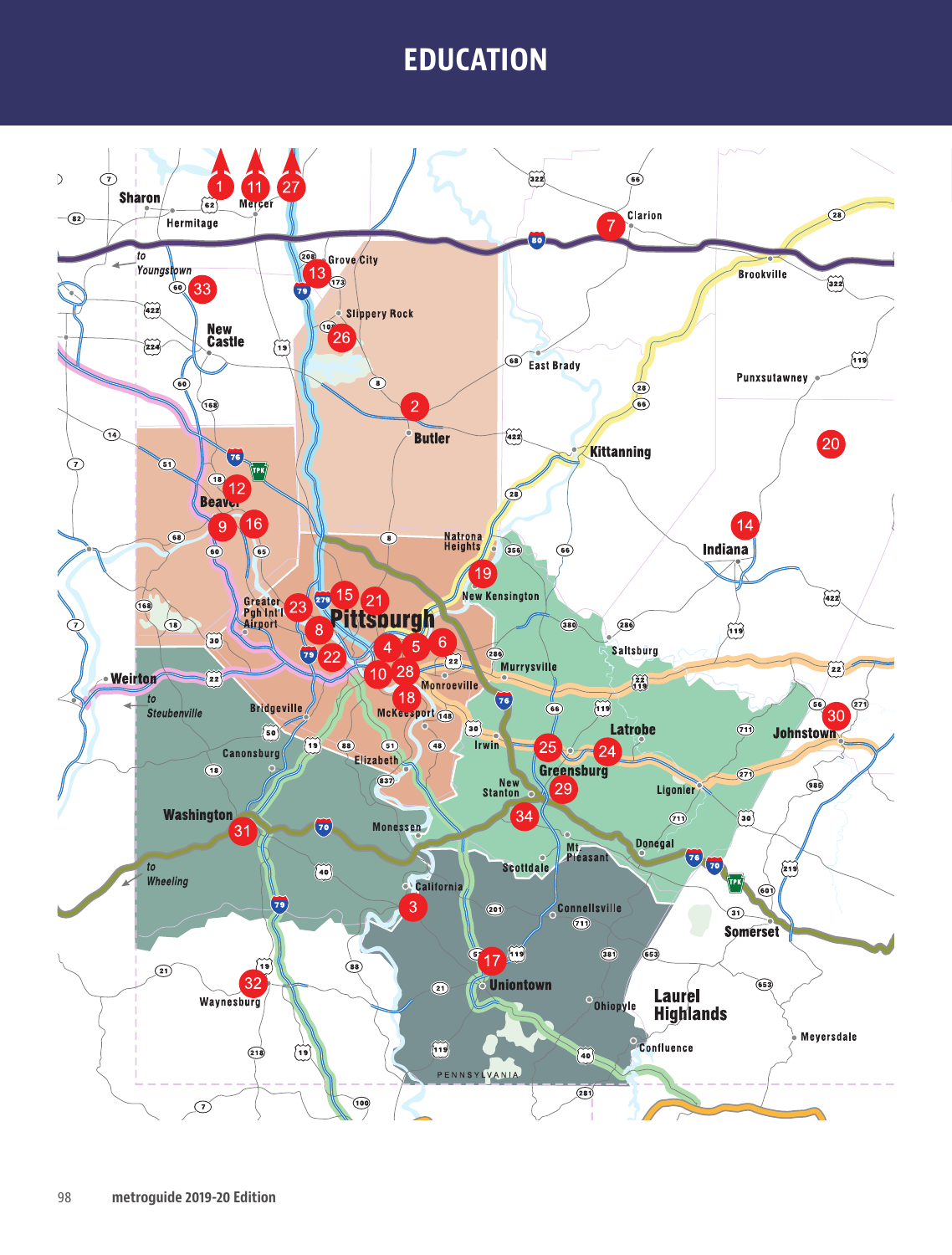# **COLLEGES AND UNIVERSITIES**

# **COLLEGES & UNIVERSITIES**

### **Allegheny College**

520 N. Main St., Meadville, PA 16335 814-332-3100 www.allegheny.edu **Total Undergraduate Enrollment:** 2,095 **In-State Average Annual Tuition:** \$40,000 **President:** James H. Mullen, Jr. **Types of Degrees Offered:** Bachelor's **Type of Institution:** Private

### **Butler County Community College**

P.O. Box 1203, Butler, PA 16003 724-287-8711 www.bc3.edu **Total Undergraduate Enrollment:** 3,656 **In-State Average Annual Tuition:** \$93 per credit **President:** Dr. Nicholas Neupauer **Types of Degrees Offered:** Associate **Type of Institution:** Two-year/Public

### **California University of Pennsylvania**

250 University Ave., California, PA 15419 724-938-4000 www.cup.edu **Total Undergraduate Enrollment:** 6,690 **In-State Average Annual Tuition:** \$15,399 **President:** Geraldine Jones **Types of Degrees Offered:** Associate, Bachelor's, Master's, Certificate Programs **Type of Institution:** Public/State

### **Carlow University**

3333 Fifth Ave., Pittsburgh, PA 15213 412-578-6000 www.carlow.edu www.allegheny.edu **Total Undergraduate Enrollment:** 1,407 **In-State Average Annual Tuition:** \$39,058 **President:** Suzanne K. Mellon, Ph.D. **Types of Degrees Offered:** Bachelor's, Master of Education **Type of Institution:** Private/Women's/Catholic

### **Carnegie Mellon University**

5000 Forbes Ave., Pittsburgh, PA 15213 412-268-2000 www.cmu.edu **Total Undergraduate Enrollment:** 6,843 **In-State Average Annual Tuition:** \$54,244 **Interim President:** Farnam Jahanian **Types of Degrees Offered:** Bachelor's, Master's, Doctorate **Type of Institution:** Private

### **Chatham University**

Woodland Rd., Pittsburgh, PA 15232 412-365-1100 www.chatham.edu **Total Undergraduate Enrollment:** 875 **In-State Average Annual Tuition:** \$33,708 **President:** Dr. David Finegold **Types of Degrees Offered:** Bachelor's, Master's, Doctorate **Type of Institution:** Private/Catholic/Liberal Arts

### **Clarion University of Pennsylvania**

840 Wood St., Clarion, PA 16214 800-672-7171 www.clarion.edu **Total Undergraduate Enrollment:** 5,873 **In-State Average Annual Tuition:** \$13,337 **President:** Dr. Dale-Elizabeth Pehrsson **Types of Degrees Offered:** Associate, Bachelor's, Master's **Type of Institution:** Public/State

#### **Community College of**   $8<sup>°</sup>$ **Allegheny County**

800 Allegheny Ave., Pittsburgh, PA 15233 412-237-3100 www.ccac.edu **Total Undergraduate Enrollment:** 25,000 + **In-State Average Annual Tuition:** \$110 per credit **President:** Dr. Quintin B. Bullock **Types of Degrees Offered:** Associate, Certificates **Type of Institution:** Two-year/Public

### **Community College of Beaver County**

1 Campus Dr., Monaca, PA 15061 724-480-2222 www.ccbc.edu **Total Undergraduate Enrollment:** 3,248 **In-State Average Annual Tuition:** \$162 per credit for Beaver County residents, \$324 for other PA residents and \$486 for Out-of-State residents **President:** Dr. Roger W. Davis **Types of Degrees Offered:** Associate, Certificates and Diplomas **Type of Institution:** Two-year/Public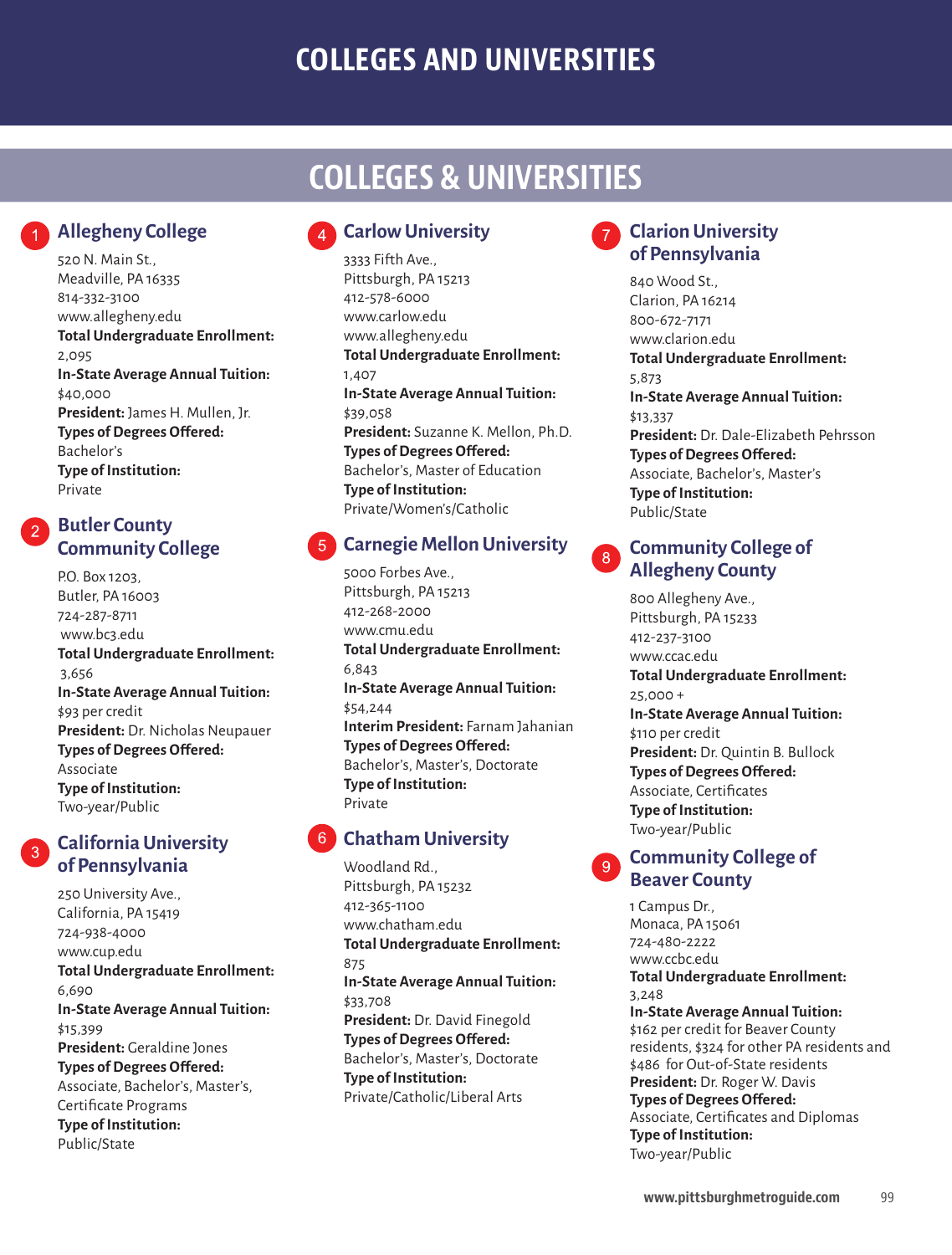# **EDUCATION**

# **COLLEGES & UNIVERSITIES**

### **Duquesne University**

600 Forbes Ave., Pittsburgh, PA 15282 412-578-6000 www.carlow.edu **Total Undergraduate Enrollment:** 5,837 **In-State Average Annual Tuition:** \$34,343 **President:** Ken Gormley. **Types of Degrees Offered:** Bachelor's, Master's, Doctorate **Type of Institution:** Private/Catholic

#### **Edinboro University of Pennsylvania**

Edinboro, PA 16444 814-732-2761 www.edinboro.edu **Total Undergraduate Enrollment:** 6,413 **In-State Average Annual Tuition:** \$12,743 **President:** Dr. Guiyou Huang **Types of Degrees Offered:** Associate, Bachelor's, Master's, **Certificates Type of Institution:** Public/State

## **Geneva College**

3200 College Ave., Beaver Falls, PA 15010 724-846-5100 www.geneva.edu **Total Undergraduate Enrollment:** 1,639 **In-State Average Annual Tuition:** \$27,850 **President:** Dr. Calvin L. Troup **Types of Degrees Offered:** Associate, Bachelor's, Master's **Type of Institution:** Private

### **Grove City College**

100 Campus Dr., Grove City, PA 16127 724-458-2100 www.gcc.edu **Total Undergraduate Enrollment:** 2,540 **In-State Average Annual Tuition:** \$18,514 President: Paul J. McNulty **Types of Degrees Offered:** Bachelor's, Master of Science & Accounting **Type of Institution:** Private/Presbyterian

#### **Indiana University**   $14$ **of Pennsylvania**

220 Sutton Hall, Indiana, PA 15705 724-357-2100 www.iup.edu **Total Undergraduate Enrollment:** 11,724 **In-State Average Annual Tuition:** \$12,137 **President:** Michael A. Driscoll, Ph.D. **Types of Degrees Offered:** Associate, Bachelor's, Master's, Doctorate **Type of Institution:** Public/State

### **La Roche College**

9000 Babcock Blvd., Pittsburgh, PA 15237 412-367-9300 www.laroche.edu **Total Undergraduate Enrollment:** 1,551 **In-State Average Annual Tuition:** \$27,696 **President:** Sister Candace Introcaso, Ph.D. **Types of Degrees Offered:** Bachelor's, Master's **Type of Institution:** Private/Catholic



#### **RPenn State Beaver**

100 University Dr., Monaca, PA 15061 724-773-3500 www.br.psu.edu **Total Undergraduate Enrollment:** 787 **In-State Average Annual Tuition:** \$18,756 **President:** Dr. Eric J. Barron **Types of Degrees Offered:** Associate, Bachelor's, Master's, **Certificates Type of Institution:** Public/State

#### **17** Penn State Fayette

2201 University Dr., Rt. 119, Lemont Furnace, PA 15465 724-430-4100 www.fe.psu.edu **Total Undergraduate Enrollment:** 6,690 **In-State Average Annual Tuition:** \$11,006 (room and board NA) **President:** Dr. Eric J. Barron **Types of Degrees Offered:** Associate, Bachelor's, Master's, **Certificates Type of Institution:** Public/State

### **Penn State Greater Allegheny**

4000 University Dr., McKeesport, PA 15132 412-675-9000 www.ga.psu.edu **Total Undergraduate Enrollment:** 793 **In-State Average Annual Tuition:** \$18,756 **President:** Dr. Eric J. Barron **Types of Degrees Offered:** Associate, Bachelor's & credit certification **Type of Institution:** Public/State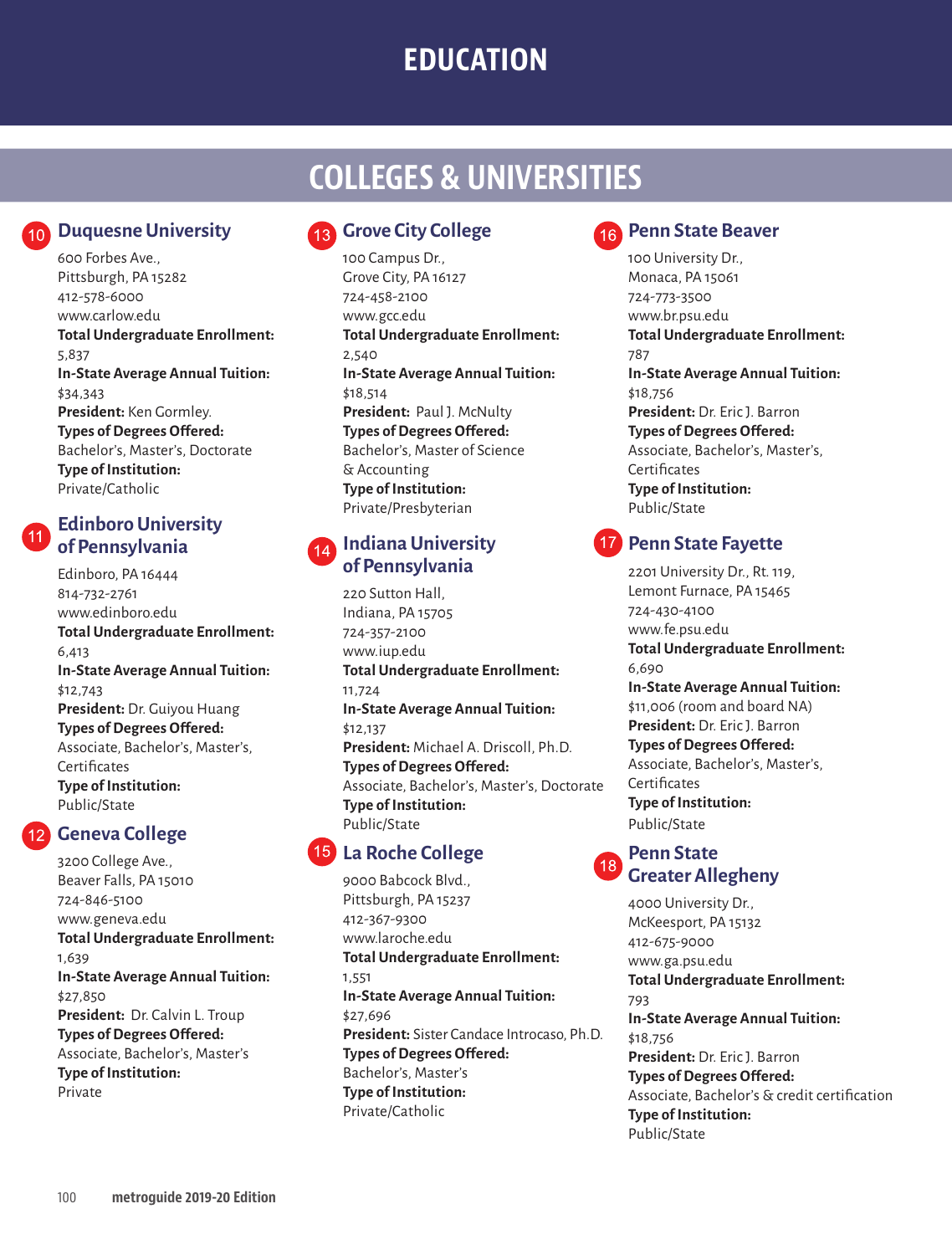# **COLLEGES AND UNIVERSITIES**

# **COLLEGES & UNIVERSITIES**

### **Penn State New Kensington**

3550 Seventh Street Rd., Rt. 780, Upper Burrell, PA 15068 724-334-5466 www.nk.psu.edu **Total Undergraduate Enrollment:** 901 **In-State Average Annual Tuition:** \$11,006 (room and board NA) **President:** Dr. Kevin Snider, Chancellor **Types of Degrees Offered:** Associate, Bachelor's, Master's, **Certificates Type of Institution:** Public/State

### **Pennsylvania State University**

University Park, PA 16802 814-865-5471 www.psu.edu **Total Undergraduate Enrollment:** 36,815 **In-State Average Annual Tuition:** \$20,574 **President:** Dr. Eric J. Barron **Types of Degrees Offered:** Associate, Bachelor's, Master's, Doctorate **Type of Institution:** Public/State

### **Pittsburgh Theological Seminary**

616 N. Highland Ave., Pittsburgh, PA 15206 412-362-5610 www.pts.edu **Total Undergraduate Enrollment:** 380 **In-State Average Annual Tuition:** \$13,383 **President:** David Esterline, President & Professor of Cross-Cultural Theological Education **Types of Degrees Offered:** Presbyterian of Ministry **Type of Institution:** Private/Theological

### **Point Park University**

201 Wood St., Pittsburgh, PA 15222 412-391-4100 www.pointpark.edu **Total Enrollment:** 4,224 for Fall 2017 (enrollment has grown by 18% in past decade) **In-State Average Annual Tuition:** \$30,130 (non COPA) **President:** Dr. Paul Hennigan **Types of Degrees Offered:** online and on campus Associate, Bachelor's, Master's, Doctoral **Type of Institution:** Private

### **Robert Morris University**

6001 University Blvd., Moon Township, PA 15108 800-762-0097 www.rmu.edu **Total Undergraduate Enrollment:** 3,984 **In-State Average Annual Tuition:** \$29,620 **President:** Dr. Christopher B. Howard **Types of Degrees Offered:** Bachelor's, Master's Doctoral **Type of Institution:** Private

### **Saint Vincent College**

300 Fraser Purchase Rd., Latrobe, PA 15650 724-532-6600 www.stvincent.edu **Total Undergraduate Enrollment:** 1,705 **In-State Average Annual Tuition:** \$33,570 **President:** Paul R. Taylor O.S.B., Ph.D. **Types of Degrees Offered:** Bachelor's **Type of Institution:** Private/Catholic

## **25** Seton Hill University

Seton Hill Dr., Greensburg, PA 15601 **Total Undergraduate Enrollment:** 1,615 **In-State Average Annual Tuition:** \$34,426 **President:** Mary C. Finger, Ed.D. **Types of Degrees Offered:** Bachelor's, Master's **Type of Institution:** Private/Catholic

### **26 Slippery Rock University**

1 Morrow Way, Slippery Rock, PA 16057 724-738-9000 www.sru.edu **Total Undergraduate Enrollment:** 7,585 **In-State Average Annual Tuition:** \$14,533 **President:** Dr. William J. Behre **Types of Degrees Offered:** Bachelor's, Master's Doctor of Physical Therapy **Type of Institution:** Public/State

### **27** Thiel College

175 College Ave., Greenville, PA 16125 724-589-2345 www.thiel.edu **Total Undergraduate Enrollment:** 1,219 **In-State Average Annual Tuition:** \$29,598 **President:** Dr. Susan Traverso **Types of Degrees Offered:** Associate, Bachelor's **Type of Institution:** Private/Lutheran